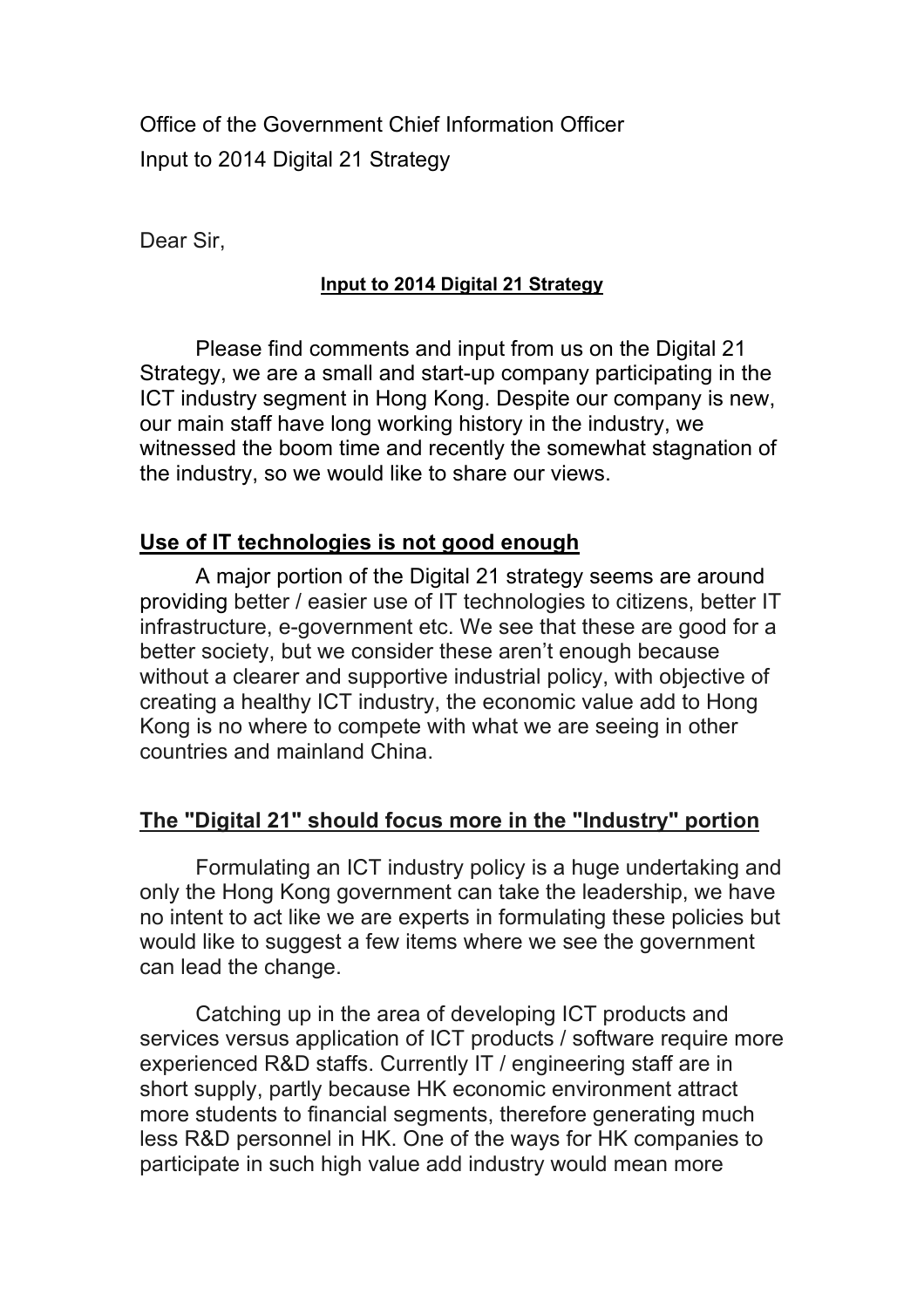collaboration with Pearl River Delta companies and / or research institutions.

# **Our Input / Proposals :**

## **Assistance to companies**

 government / authorities to facilitate : 1. Hong Kong government should work with the Guangdong

- Easier employing by Hong Kong companies in SZ / Guangdong.

 - Commuting transportation facilities to popular ICT work locations such as Shenzhen science Park / University Town - because many HK people are working there daily

 - Funding / assistance for SME to carry out product / services certification at certifying laboratories, which normally incur high cost. This would certainly help HK companies expand in "Oversea Markets" and increase HK brand product's quality image.

## **Facilities of "Open Source" Data**

 for enabling easier development of more mobile APPS and Product / services. 2. More opening up of Government "Open Source" data resource

 One such example may be GIS map information, Road Department owns maybe the largest set of geographical data – which may help the HK ICT industry a lot, without having to pay high service fee to similar tools from foreign companies like Google Map.

# **Wireless Infrastructure for the Elderly**

 3. Currently HK government is providing quite a number of "Free WiFi" service at government facilities, we see this is a good start but is far from enough.

 While these are location and time limited services, we believe with HK becoming an "Elderly city", like many other advanced cities, the becoming a must for the reasons of: provision of free, and / or very low cost wireless service (not limited to WiFi) by the government to "Where elderly people lives" are